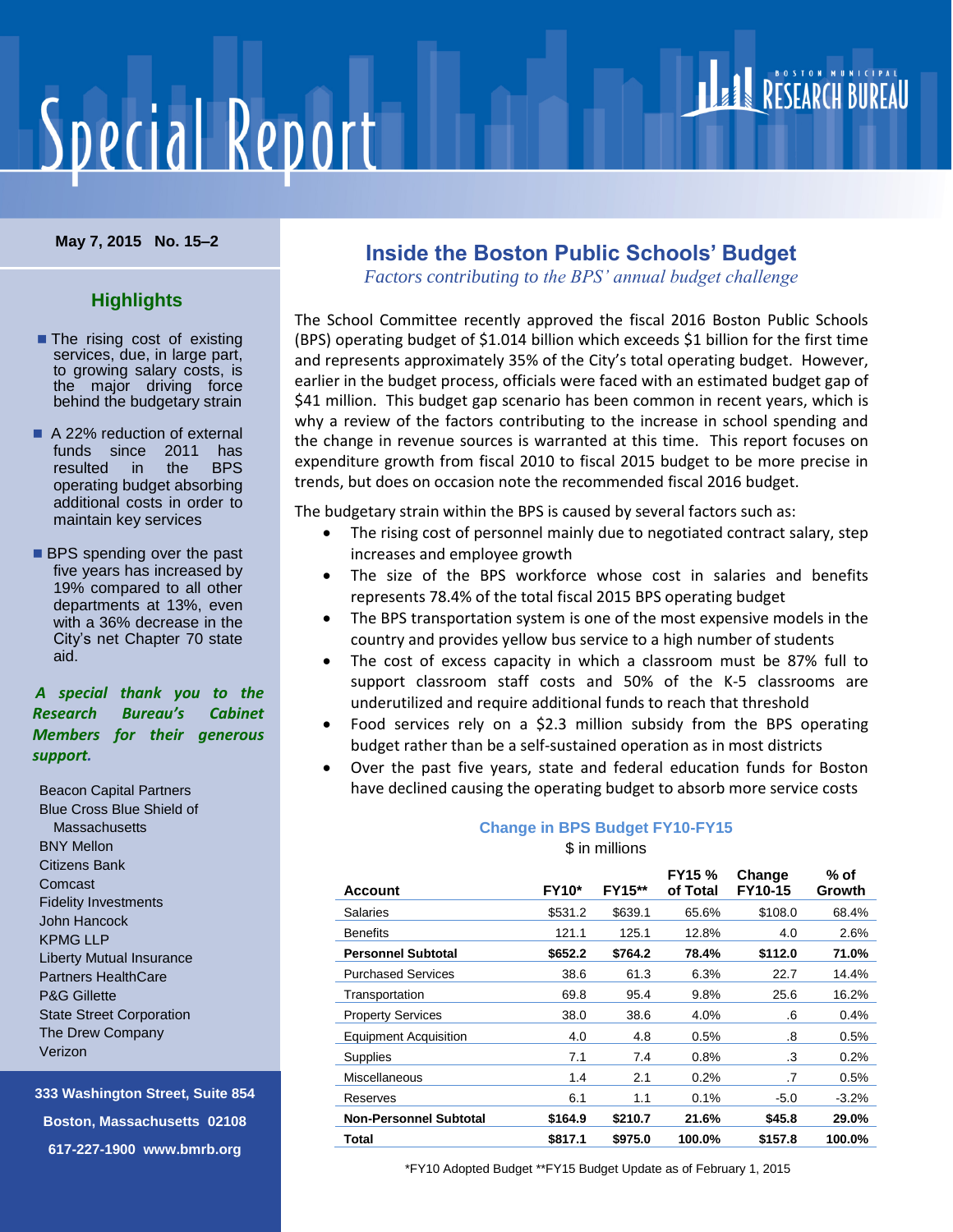#### **Fiscal 2016 Budget Gap**

The initial fiscal 2016 budget projected increased expenditures of \$80 million, with a \$58 million increase in level service costs, \$8 million in new initiatives, and \$14 million in grant expenditures that will be absorbed by the General Fund. The increased appropriation of \$38.6 million left a gap of roughly \$41.4 million, which the BPS estimated it eliminated by reducing central office staff and services, closing two schools, consolidating certain academic programs, and changing transportation and food service policies. It should be noted that school and city officials have been able to manage the operating budget so that the BPS has ended each year with a small operating surplus for the last 24 years.

#### **BPS General Fund Expenses**

In fiscal 2016, the BPS will be responsible for educating 57,157 students in 126 schools and is the largest city department with a fiscal 2016 operating budget of \$1,014 billion. BPS city-funded employees totaled 8,789 as of January 2015.

As with most city departments, the largest operating expense for the BPS is personnel costs. As seen on the previous page, in fiscal 2015 personnel costs, including both salaries and benefits, are budgeted at \$764.2 million or 78.4% of the BPS operating budget. In the five years from fiscal 2010 through fiscal 2015, spending on BPS personnel salaries and benefits grew by \$112 million, or 17.2% which represented 71% of the total BPS expenditure growth during that time. In fiscal 2016 personnel costs are currently budgeted at \$781.6 million or 77.1% of the BPS operating budget.

BPS benefits include health insurance costs even though for all other departments employee health insurance is budgeted in a central account and not included in the individual departmental budgets. The Research Bureau has recommended that the BPS be treated the same as all other departments in the budgeting of health benefits.

Beyond salaries and benefits, the next largest expense is transportation, with the BPS responsible for the transportation costs of BPS students, as well as charter, private, and parochial school students. Despite making up 9.8% of the current fiscal 2015 budget, the growth in transportation costs represented 16.2% of the growth in expenditures from fiscal 2010 to fiscal 2015. Other accounts such as purchased services, property services, equipment, and supplies constitute the rest of the General Fund operational budget.

**Employee Levels -** With 8,789 employees, the School Department accounts for 51.4% of the total city-funded workforce as of January 2015 and most of the employee growth since 2009. Over the past six years, total city-funded employee levels declined by 162 positions or 1%. However, the School Department added 217 employees during this period, an increase of 2.5%. The number of cityfunded employees in all other departments decreased, in aggregate, by 379.

# 7,600 8,100 8,600 9,100 2009 2010 2011 2012 2013 2014 2015 **Figure 1 FTE Positions Since 2009**  $\leftarrow$ City Positions  $\leftarrow$  School Positions

Over the past year from January 2014 to January 2015, the School Department increased its cityfunded [employees](http://bmrb.org/wp-content/uploads/2015/03/SR15-1-link-2.pdf) by 125 to 8,789 or 93.5% of the city-wide employee growth. The increase of 125 employees contrasts with the total increase of nine city-funded employees in the other 46 departments. This increase of 125 school employees is due to a combination of systematic challenges such as the change in enrollment mix and the retention of some services previously funded by federal funds. Also contributing to the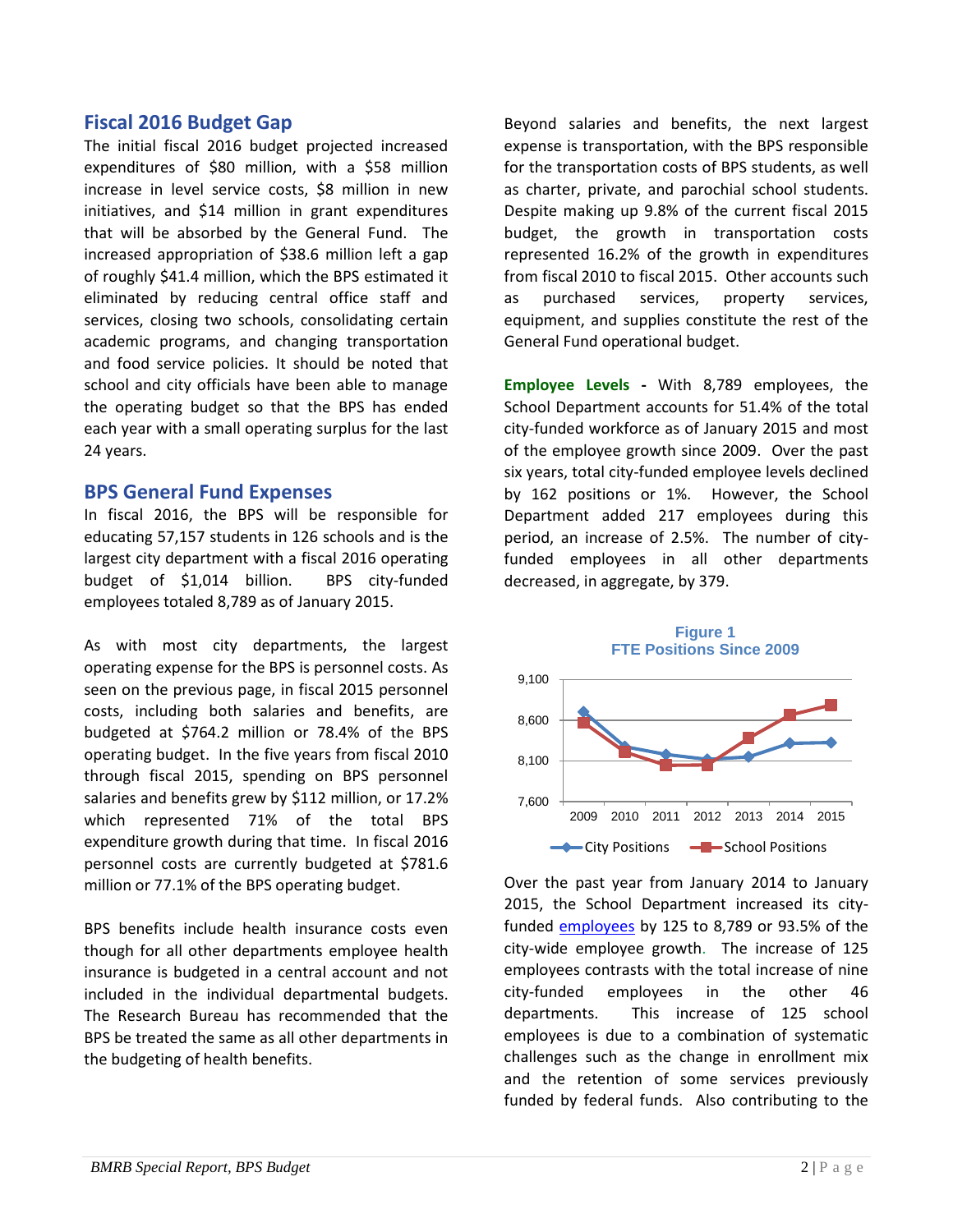increase are policy decisions that increased the workforce such as the retention of teachers as part of a Human Capital initiative, the expansion of Inclusion Special Education classrooms, and the addition of K1 seats. As a group, teachers represented the largest increase (+86) primarily for Regular Education, and either Substantially Separate or Inclusion Special Education teachers. This growth was somewhat offset by decreases of Kindergarten and Special Education Resource teachers.

The growth in BPS workforce occurred despite a projected decrease of 69 city-funded positions as the BPS restructured central office services to improve service delivery and decrease personnel costs in fiscal 2015. The BPS did reduce central office positions by 106, but the majority of the reduction (-100) came from externally funded positions, leaving a reduction of only six city-funded central office positions. As central office positions declined, school based positions grew by 131 employees, in good part, due to the Human Capital initiative, the expansion of special education programs and the decline of external funds.

The fiscal 2016 BPS budget plans for a reduction of 144 positions from all funds. The central office workforce is projected to decline by 134 positions. The potential effect of two years of cuts in central office staff will need to be closely monitored.

**Increase Cost of Existing Service -** The BPS annual budget challenge is driven by the increasing cost of providing existing services to BPS students. The cost of existing services increases due to a number of factors, most importantly increases in personnel costs due to salary increases granted through collective bargaining and employee growth. Maintaining existing levels of service can require the addition of positions to accommodate a changing student population with specific academic needs such as special education plans and English language learners. In addition to rising personnel costs, the School Department faces budgetary challenges from excess capacity and increased costs

for transportation. In preparing the fiscal 2016 budget, level service was projected to cost \$58 million, which outpaced the appropriation increase of \$38.6 million.

**Collective Bargaining Awards -** In October 2012, the School Committee settled a contract agreement with the Boston Teachers Union (BTU) that included the standard approximate 12.6% salary increase from fiscal 2011 through fiscal 2016 and other factors that together are estimated to cost \$156.3 million over six years of which \$136.5 million is allocated for salaries. In addition to the Boston Teachers Union, there are 11 smaller unions representing the BPS non-teacher workforce. These 11 unions all agreed to the same 12.6% increase from fiscal 2011 through fiscal 2016.

**Step Increases -** In addition to the salary increases, employees not at the maximum salary level also receive step increases each year on the anniversary of their start date. These increases are automatic regardless of employee performance, yet they add significantly to yearly personnel costs. The BPS fiscal 2015 budget included \$11.8 million for step increases, which will total \$12.2 million in fiscal 2016. Step increases in the most recent BTU contract were 6.2% on average. That's higher than the step increases for other city unions such as AFSCME and SEIU which were 4% on average. The teachers' contract has nine steps to reach maximum. With the current six-year BPS-BTU contract, a teacher's salary can increase [significantly](http://bmrb.org/wp-content/uploads/2015/05/SR15-2-link-2.pdf) from salary and step increases based on longevity and number of academic credits, not performance.

**Excess Capacity/Facilities Issues -** Spreading limited resources to classrooms not supported by adequate enrollment contributes to the annual budget strain facing the School Department. With BPS schools funded based on the weighted cost of the programmatic needs of each assigned student, class size must equal 87% of the class size maximum to support the cost of the teacher or teacher and paraprofessional where required. However, according to the BPS, there are presently 4,100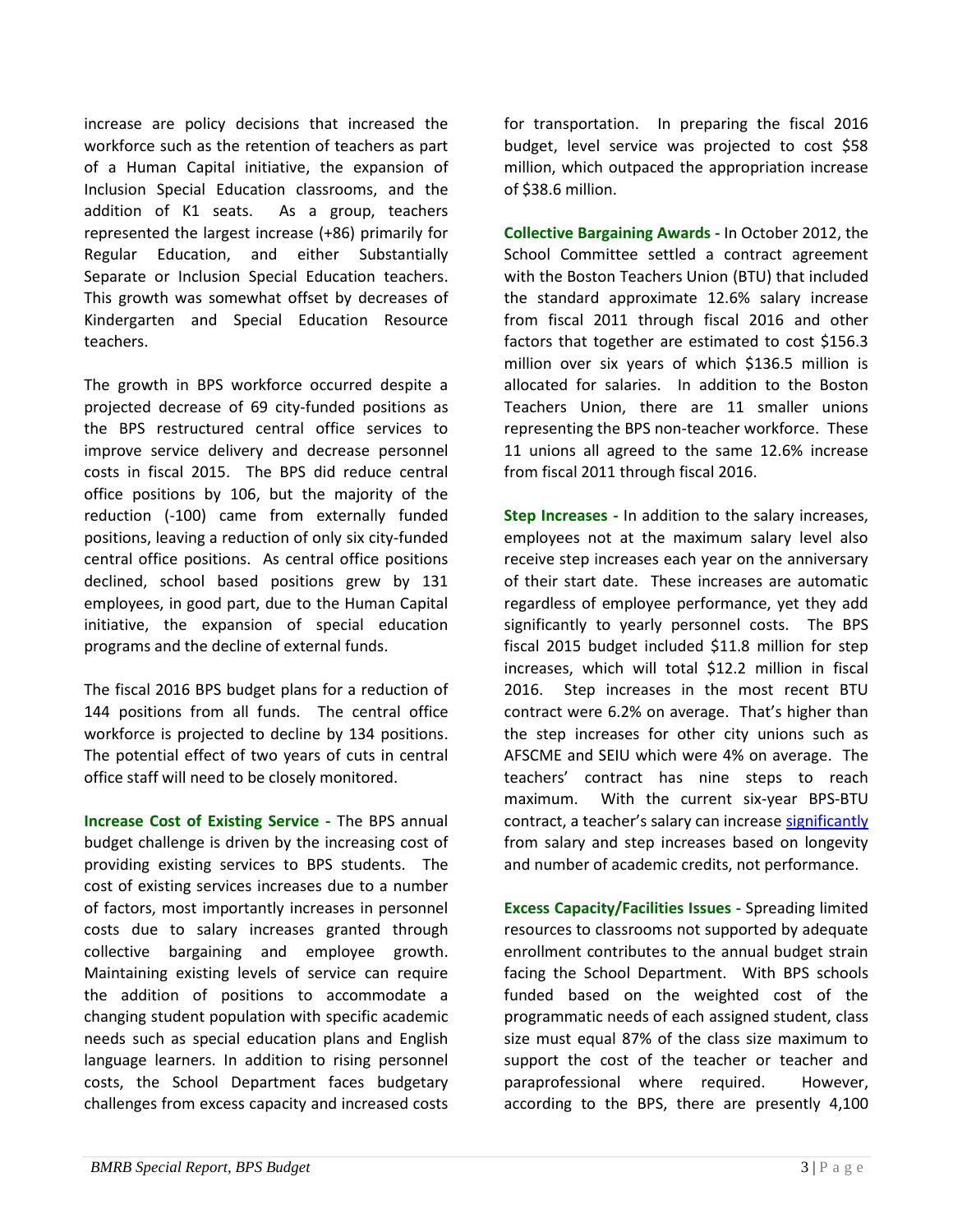empty seats in BPS schools. Currently 50% of BPS K-5 classrooms do not meet the funding threshold, requiring the schools to transfer funds from their non-personnel budget accounts or non-instructional personnel accounts to support classroom expenses. Alternatively, if funds cannot be transferred between accounts, the District must subsidize the school in order to maintain minimum staffing levels that ensure compliance. The cost of excess capacity is unsustainable in the long-term.

Under the BPS' weighted student funding model, the lowest cost for an individual seat is \$5,237 for regular education third grade students. Using this number as a conservative baseline, the 4,100 empty seats cost the BPS roughly \$21.5 million in fiscal 2015.

**Transportation Costs –** The BPS owns a fleet of over 700 school buses that are operated by an independent vendor, Transdev (formerly Veolia Transportation), which is under contract through fiscal 2018. The City's contract with Transdev is for management services which includes the hiring and supervision of the bus drivers. Expenses beyond the management contract are the responsibility of the City and include funding any salary and benefit increases awarded to the bus drivers through collective bargaining. The City is responsible for the transportation costs of all Boston students, including those who attend charter, private and parochial schools. This means the BPS must provide transportation to 48,172 students who attend 261 schools both inside and outside the City. This year 16,599 regular education students received transportation through an MBTA pass, leaving roughly 31,573 students who receive yellow bus service to 227 schools.

In the five years from fiscal 2010 to fiscal 2015, BPS transportation costs grew by \$25.6 million or 36.7%, due both to the increase in the total number of bus assignments and a new transportation contract. During the fiscal 2015 budget process, a proposal to replace yellow bus service with MBTA passes for  $7<sup>th</sup>$ and 8<sup>th</sup> grade BPS students was modified to include only  $8<sup>th</sup>$  graders, which has contributed to the budgetary shortfall for fiscal 2015 and the budget gap for fiscal 2016. The fiscal 2016 budget does extend the MBTA pass program to  $7<sup>th</sup>$  graders, 49% of whom already use MBTA passes. All private, parochial and charter students in  $7<sup>th</sup>$  grade and above already receive MBTA passes. As charter school seats expand in Boston, rising transportation costs will be a continuing challenge that will require further thinking on school assignment and facilities.

**Food and Nutrition Services** - The food and nutrition services for a public school district is expected to be self-sustaining, with revenue received from the program through meal sales and federal aid matching expenditures for the program. However, for the past eight years, the BPS has run a deficit with the District using between \$1.7 million and \$4.1 million in General Fund revenues to subsidize the costs of food services. In fiscal 2015, the BPS will spend \$39 million on food services, with \$2.3 million of this total supported by General Fund revenues. This continued subsidization of food services is unsustainable, and in fiscal 2016, the BPS will look to streamline food options and services in order to reach a system that can be sustained without General Fund resources.

# **Weighted Student Funding**

The allocation of resources to the 126 Boston schools is determined through a Weighted Student Funding (WSF) process. WSF establishes school budgets based on the needs of each student weighted by grade and such factors as poverty status and the requirements for English, special education and vocational instruction. The weights are based on the class size required to support a teacher in the classroom or a teacher and paraprofessional where required, which is approximately 87% of the maximum class size. WSF creates incentives for schools to increase existing class sizes in order to achieve at least 87% of the teacher contract class size maximum and to serve students with higher social and learning needs with their higher weights.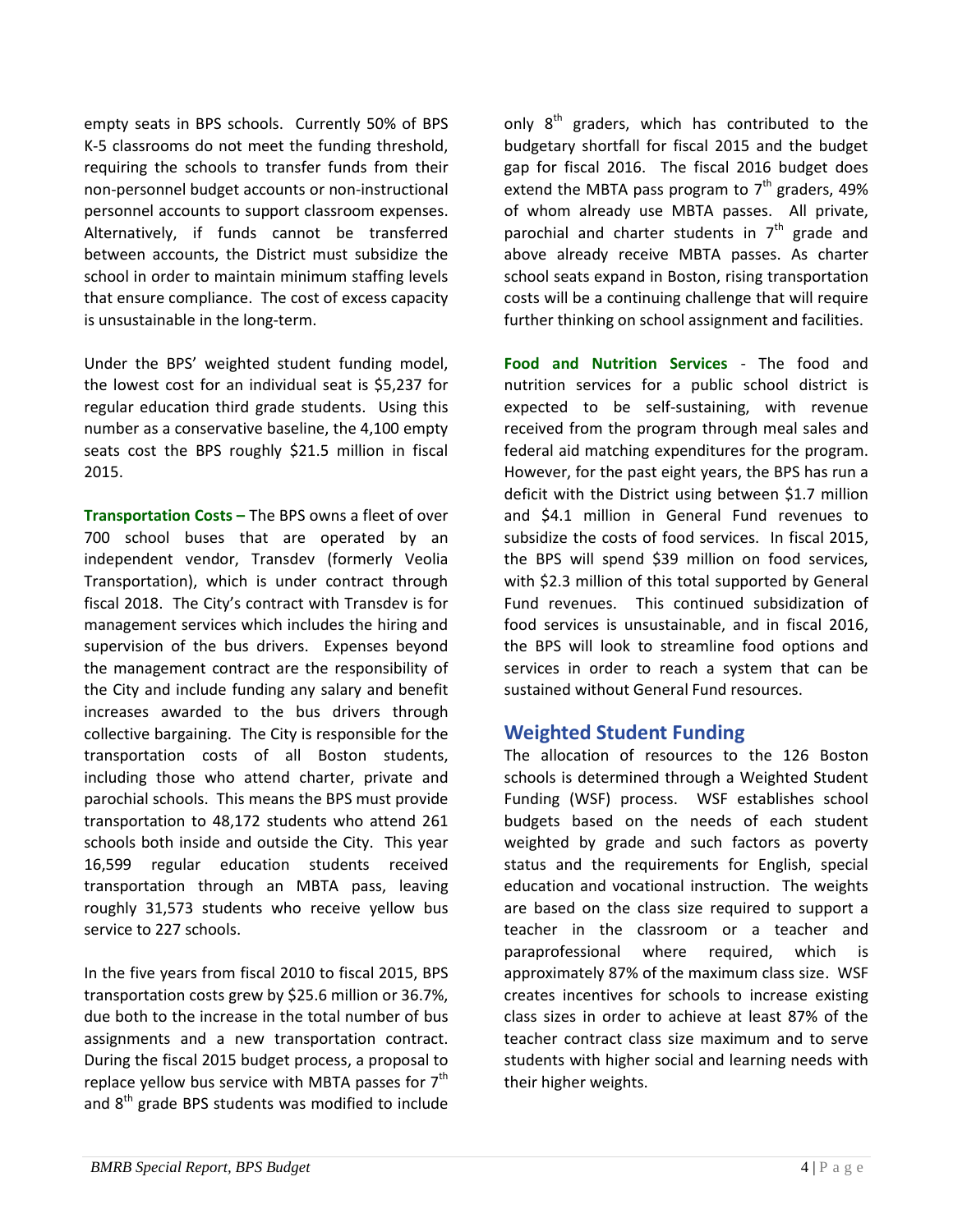In fiscal 2012 when WSF was first introduced, class size and pupil mix did not support all teachers in every school and those schools facing large cuts were given additional funding ("soft landing") to help mitigate the impact. These soft landings were meant to last for one year as the school adjusted to the new system. In fiscal 2016 the BPS expects to spend \$1.8 million providing soft landings to nine BPS schools. Continuing to award these soft landings contributes to the BPS' budgetary shortfall and masks the fact that those schools are failing to attract a sufficient mix of students to be economically viable.

#### **New Initiatives**

In addition to the increased cost of existing services, the BPS also prioritizes funding certain new initiatives in each fiscal year which contribute to the financial stress since these costs require cuts in funds for existing services. In 2015, key new initiatives included the implementation of Common Core and PARCC assessments, adding 100 K1 seats, increased funds for Weighted Student Funding, implementing the new home based school choice plan, and increasing hiring autonomy in schools for a total projected cost of \$13 million.

The fiscal 2016 BPS budget approved by the School Committee includes new initiatives that are estimated to cost roughly \$8 million. Some are a continuation of fiscal 2015 initiatives such as the addition of another 100 K1 seats and the completion of the facilities master plan. The key new initiative will be the new extended learning time agreement between the BPS and the Boston Teachers Union that will extend the school day of 16 BPS schools by 40 minutes in the next school year at a cost of roughly \$3.9 million. Over the next three years this initiative will expand to roughly 60 schools and cost the City \$12.5 million a year at full implementation.

# **City Appropriation**

The BPS General Fund budget is supported by an annual appropriation by the City. The trend over the past five years, from fiscal 2010 to fiscal 2015,

has been that the BPS annual budget is built on receiving an appropriation that is based on approximately 35% of the City's total operational revenues despite declining net state aid available for education. Therefore, the decline in net state aid available for education is generally felt proportionally by all departments and services. As a result, even when net state aid fell from representing 20.3% of BPS expenditures in fiscal 2010 to 10.9% in the current fiscal 2015 budget, BPS General Fund spending over this period increased by \$157.8 million or 19.3%. The aggregate budget increase for all other departments over the five years was 13.4%.

**State Aid -** Boston's second largest revenue source for operations is state aid which totaled \$418.5 million in fiscal 2015, representing 15.3% of the total operational budget of \$2.7 billion. However over the last five years, the growth of this revenue source has been relatively flat, growing only by \$5.3 million or 1.3% while the property tax grew by 27.2% and the excise revenues by 61.2%. Chapter 70 state education aid is received by the City and included in its total mix of operational revenue. In fiscal 2015, Chapter 70 aid represents 50.4% of total state aid. In addition to the financial support, the Commonwealth also assesses municipalities for services such as the MBTA or the tuition for resident students attending Commonwealth charter schools in and outside of Boston. State aid less assessments, or net state aid, is the actual amount of state aid available for City operations.

**Chapter 70 Aid** – Chapter 70 education aid is the largest component of state aid each year, but it has declined over the past five years by \$6 million or -2.8%. Chapter 70 aid in fiscal 2010 of \$217 million is budgeted at \$211 million in fiscal 2015. Chapter 70 establishes a "foundation budget" or baseline amount of funding needed to provide an "adequate" education for each community. The amount that a municipality is expected to pay towards this foundation budget is based on its personal income and property values.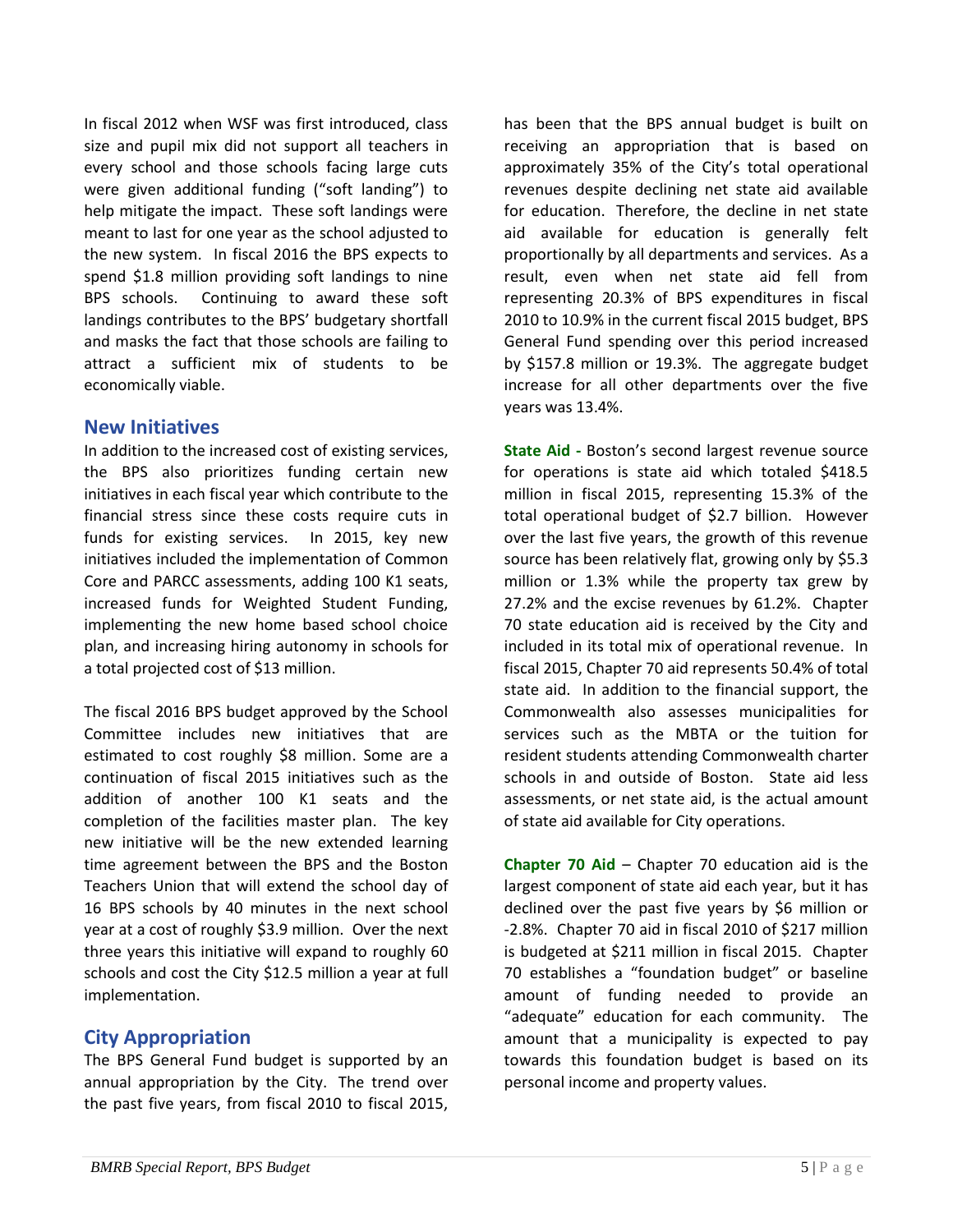**Net Chapter 70 Aid –** The available Chapter 70 education aid for the City's operating budget each year is a net figure that combines Chapter 70 aid with the charter tuition assessment and the charter school reimbursement. The charter tuition assessment is the amount of Chapter 70 funds that follows Boston resident students to the Commonwealth charter schools they attend. To help mitigate the impact of this loss of state funds for education, the state designed a reimbursement mechanism which returns to the City 100% of the lost funds the first year a student attends a charter school and 25% of the fund in each of the next five years. The charter tuition reimbursement from the state is subject to appropriation. In the current state budget the charter tuition reimbursement is funded at only 66.8% of the obligation, which represents a loss of \$11.6 million for Boston.

| Table 2 |  |                              |  |  |  |
|---------|--|------------------------------|--|--|--|
|         |  | Net Chapter 70 Aid FY10-FY15 |  |  |  |

| \$ in millions           |             |             |                                       |  |  |
|--------------------------|-------------|-------------|---------------------------------------|--|--|
| <b>Account</b>           | <b>FY10</b> | <b>FY15</b> | Change<br><b>FY10-</b><br><b>FY15</b> |  |  |
| Ch. 70 Aid               | \$217.0     | \$211.0     | (\$6.0)                               |  |  |
| Charter<br>Assessment    | (S62.0)     | (\$130.9)   | (S68.9)                               |  |  |
| Charter<br>Reimbursement | \$11.0      | \$26.1      | \$15.1                                |  |  |
| <b>Net Ch. 70</b>        | \$166.0     | \$106.2     | (\$59.8)                              |  |  |
| % BPS Budget             | 20.3%       | 10.9%       |                                       |  |  |

In fiscal 2015, net Chapter 70 of \$106.2 million represents only 50.3% of Chapter 70 revenue of \$211 million. Over the past five years, net Chapter 70 has decreased by \$59.8 million or 35.5%, as charter expansion has increased the tuition assessment. However, as previously stated, this decline in available state aid for education is a shared loss of revenue with other city departments and services. The BPS' proportional budget share of 35% represents approximately \$20 million of the loss over the past five years. While this loss is concerning, more troubling is the system's inability to reduce excess capacity created by charter expansion, and a disconnect between enrollment,

programmatic offerings and school facilities, which spreads resources thin throughout the District by contributing to increased personnel, transportation and facility costs.

#### **External Fund Revenues**

External fund revenues available for education peaked in fiscal 2011 at \$170.3 million as a result of an influx of federal funds, but have declined rapidly, falling by \$36.7 million or 21.5% between fiscal 2011 and the current fiscal 2015 budget of \$133.6 million. Over this period, the largest loss in external funds came from the expiration of Race to the Top funds totaling \$15.4 million in fiscal 2014. School Improvement Grants also expired, while Title I, Title IIA, and Title III grants were reduced. These federal grant programs provide necessary support to students with English language needs, students eligible for federal free lunches who require additional services, and teacher and principal development and retention programs. Because of the important services these funds provide, the BPS has found it necessary to absorb many of these services into its operating budget.

| Table 3                                        |  |  |  |  |
|------------------------------------------------|--|--|--|--|
| <b>Change in BPS External Budget FY11-FY15</b> |  |  |  |  |
| \$ in millions                                 |  |  |  |  |

| <b>Account</b>            | <b>FY11</b> | <b>FY15</b> | Change<br><b>FY11-</b><br><b>FY15</b> | %<br>Change |
|---------------------------|-------------|-------------|---------------------------------------|-------------|
| City                      | \$821.4     | \$975.0     | \$153.6                               | 18.7%       |
| External                  | \$170.3     | \$133.6     | $-$ \$36.7                            | $-21.5%$    |
| <b>Total</b>              | \$991.7     | \$1108.6    | \$116.9                               | 11.8%       |
| External as<br>% of Total | 17.2%       | 12.1%       | $-5.1%$                               |             |

External funds in the current fiscal 2015 budget represent a reduction of \$13.8 million or 9.4% from the prior year. This trend is expected to continue with external funds in fiscal 2016 expected to decline by \$15.2 million or 11.3% compared to fiscal 2015.

Due to declining external funds, both programs and staff have been shifted increasingly to General Fund expenditures. In January 2011, the BPS had 869 external fund FTE employees, which represented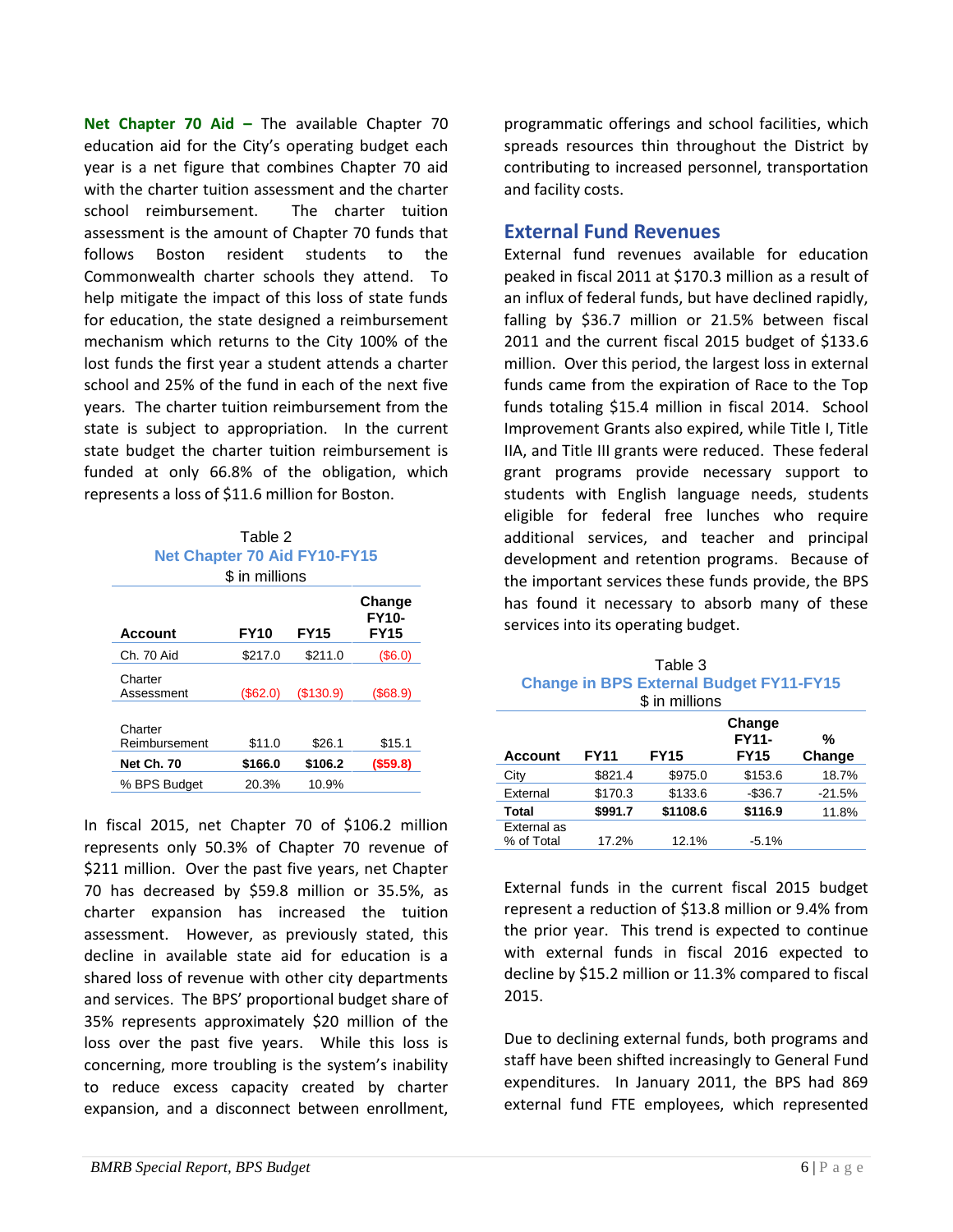9.8% of the BPS workforce. However, by January 2015, externally-funded employees had declined by 269 or 30.9%, to 601 FTE employees or 6.4% of the total BPS workforce.

**Circuit Breaker for Special Education –** In fiscal 2004**,** the Commonwealth established a special education reimbursement program to provide additional financial support to municipalities with the expense of high-cost special education students. This "Circuit Breaker," legislation provided that the state would reimburse municipalities for 75% of the expense of each student's special education cost that exceeded four times the state average foundation budget per pupil cost. Like the charter tuition reimbursement, the circuit breaker is subject to appropriation. However, it has been fully funded every year since fiscal 2005. In fiscal 2015, the BPS expects \$14.8 million in circuit breaker funds. The City has filed legislation to change the circuit breaker formula by allowing municipalities to claim expenses three times the state average.

# **Conclusion**

The BPS was able to close the estimated \$41 million budget gap and approve a balanced General School Purpose budget for fiscal 2016 totaling \$1.014 billion. With the fiscal 2016 budget the BPS has taken initial steps to address budgetary gaps, but many of the underlying factors that contributed to the gap will continue to be problematic in fiscal 2017 and beyond. Federal and state school revenues will continue to not keep pace with school expenditure growth, especially with the continuing increase of the charter tuition assessment. Without change school resources will be spread too thin to satisfactorily meet the needs of all BPS students.

The completion of the 10-year master facilities plan, which is just getting started, can address many of the issues that can contribute to operational resources being allocated more effectively. The current operation of 126 schools for an enrollment of 57,157 students with 50% of the K-5 classrooms requiring additional financial support due to under enrollment cannot continue. The facilities plan should be structured to be supportive of the BPS' programmatic needs. This plan will require tough decisions to be made about the BPS grade structure, programmatic effectiveness, the school decommissioning process and strategic location of new schools. A strategy to develop a cluster connection between district high schools and feeder middle schools to provide a clear path for parents and students, and eventually connecting kindergarten through elementary grades should be included in this facility study. While the facilities master plan will not be complete for the next budget cycle, the work being done should influence any budget decision that must be made on facilities or school closures for fiscal 2017.

The City will need to continue to pursue its legislative agenda with the objective of full funding by the state of the Commonwealth charter school reimbursement and increasing reimbursements through the education Circuit Breaker program. To support the Human Capital teacher hiring initiative, existing state law (MGL c.71, s.42) should be modified to enable permanent teachers not selected by schools in two consecutive hiring seasons to be dismissed.

With salaries and benefits being the primary driver of increased BPS spending, representing 77% of the recommended fiscal 2016 budget, the BPS will need to carefully manage its employee levels to control spending. The collective bargaining contracts with the BPS and its 12 unions, including the Boston Teachers Union, will expire in June or August 2016. The salary increases in successor contacts should not exceed inflationary increases unless significant reform is negotiated and benefits should remain as currently agreed upon.

The implementation and results of planned savings in the fiscal 2016 budget should be monitored and reported monthly to the School Committee, especially for those savings expected from changes in central administration. Complying with state law, the Superintendent should prepare and submit to the School Committee, City Auditor and the City's